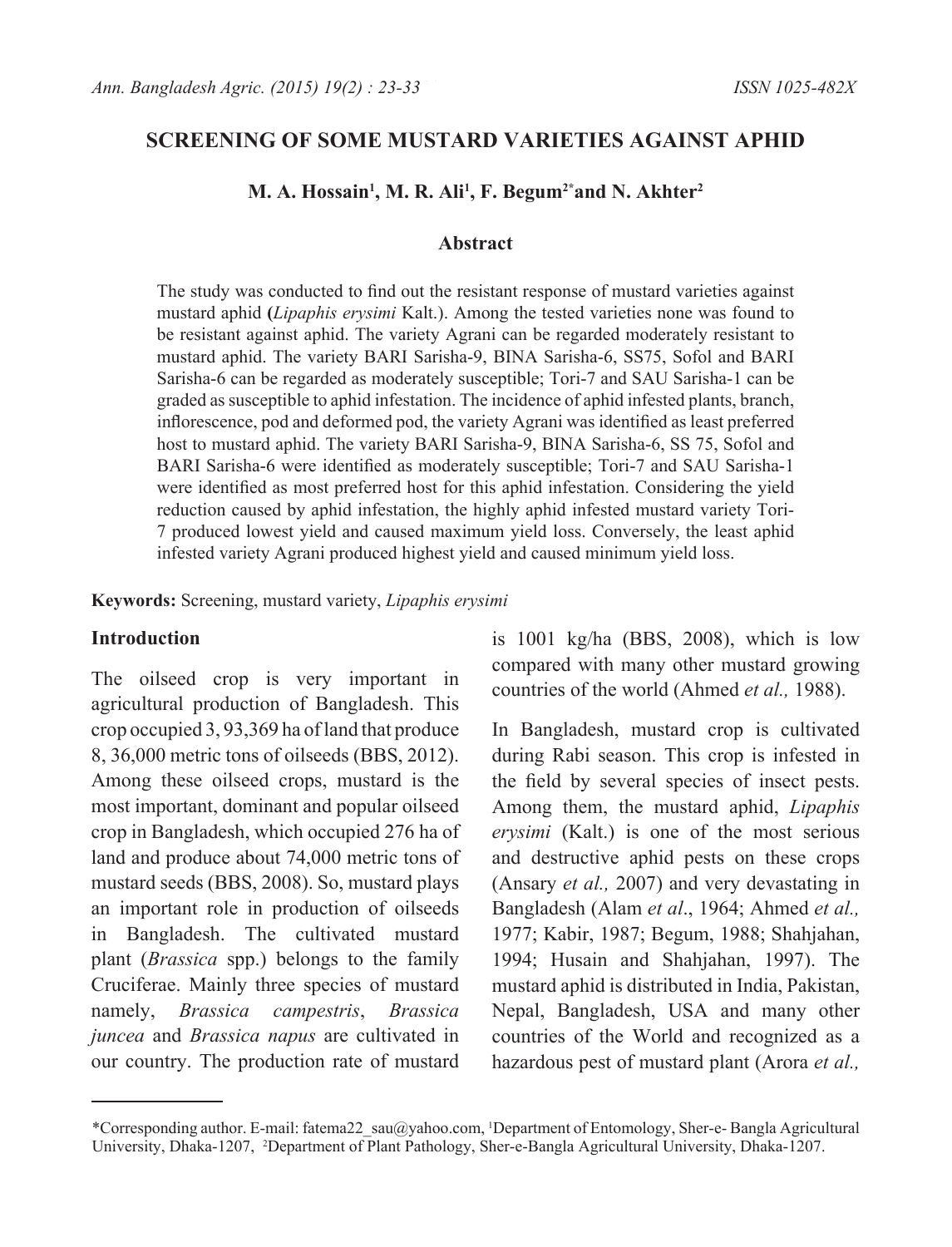1969; Jarvis, 1970; Srivatava and Srivatawz, 1970; Mukhopadhyay and Ghosh, 1979; Husain and Shahjahan, 1997). Both nymphs and adults of mustard aphid, *Lipaphis erysimi* causes damage to mustard plants from vegetative to siliqua maturity stage (Brar and Sandhu, 1987). Siliqua is the most suitable part for development of this pest (Tripathi *et al*., 1986); they suck sap from twigs, siliqua, flower buds, flower and leaves of the plants. Maximum damage is caused by aphid at pod/ siliqua formation stage (Brar and Sandhu, 1987). The minute greenish insect remains in colonies on young stem, leaves, shoots, inflorescence and pods. The affected leaves become curled and wrinkled. As a result, plants loss their vigour and ultimately their growth is stopped. The infested flower fail to set pods, the affected pods get twisted and shriveled. In case of severe infestation, the plant fail to develop pods, they do not mature and unable to produce healthy seeds (Husain and Begum, 1984; Kabir, 1987; Begum, 1988 and Shahjahan, 1994). Recent studies reported that the yield loss due to aphid infestation in mustard ranged from 87.16 to 98.16% in Bangladesh (Anon, 1995).

The *Lipaphis erysimi* (Kalt.*)* causes enormous qualitative and quantitative losses in rape seed and mustard crop. The seed weight is reduced, which in turns reduces the viability of the seed and the oil content. Production of mustard is very low in Bangladesh in comparison to other countries of Asia. A substantial amount of yield is lost due to aphid infestation.

Generally the farmers of Bangladesh control this pest by the application of chemical insecticides. Though the pest is major in status, the management of this pest through

non chemical tactics (cultural, biological, and host plant resistance etc.) undertaken by the researcher throughout the world are scanty. So, the use of chemical regarded to be most useful measure to combat this pest. But the application of chemical insecticides has got many limitations and undesirable effects (Luckman and Metcalf, 1975). It pollutes our environment markedly. So save the environment the development of resistant mustard variety is urgent. Suitable rearing procedure and standard screening methods to evaluate resistant factors are still wanting.

It is the national demand to find out suitable measures to manage this pest and keep the pest population below economic level. The use of resistant variety of mustard for pest management program is considered to be economical and safer as compared to the chemical control. To minimize the use of synthetic insecticides and problems arising out of their frequent use, it is very essential to cultivate a resistant and tolerant variety against aphid.

A small number of mustard varieties have been reported to be resistant to the aphid, but most of them have poor agronomic character. In view of this requirement, the present research works were undertaken with a view to establish the responses of some varieties to mustard aphid leading to evaluate some promising mustard varieties resistant to mustard aphid.

### **Materials and Methods**

The study was conducted at Sher-e-Bangla Agricultural University Research field, Dhaka during Rabi season from November 2007 to February, 2008. Eight varieties were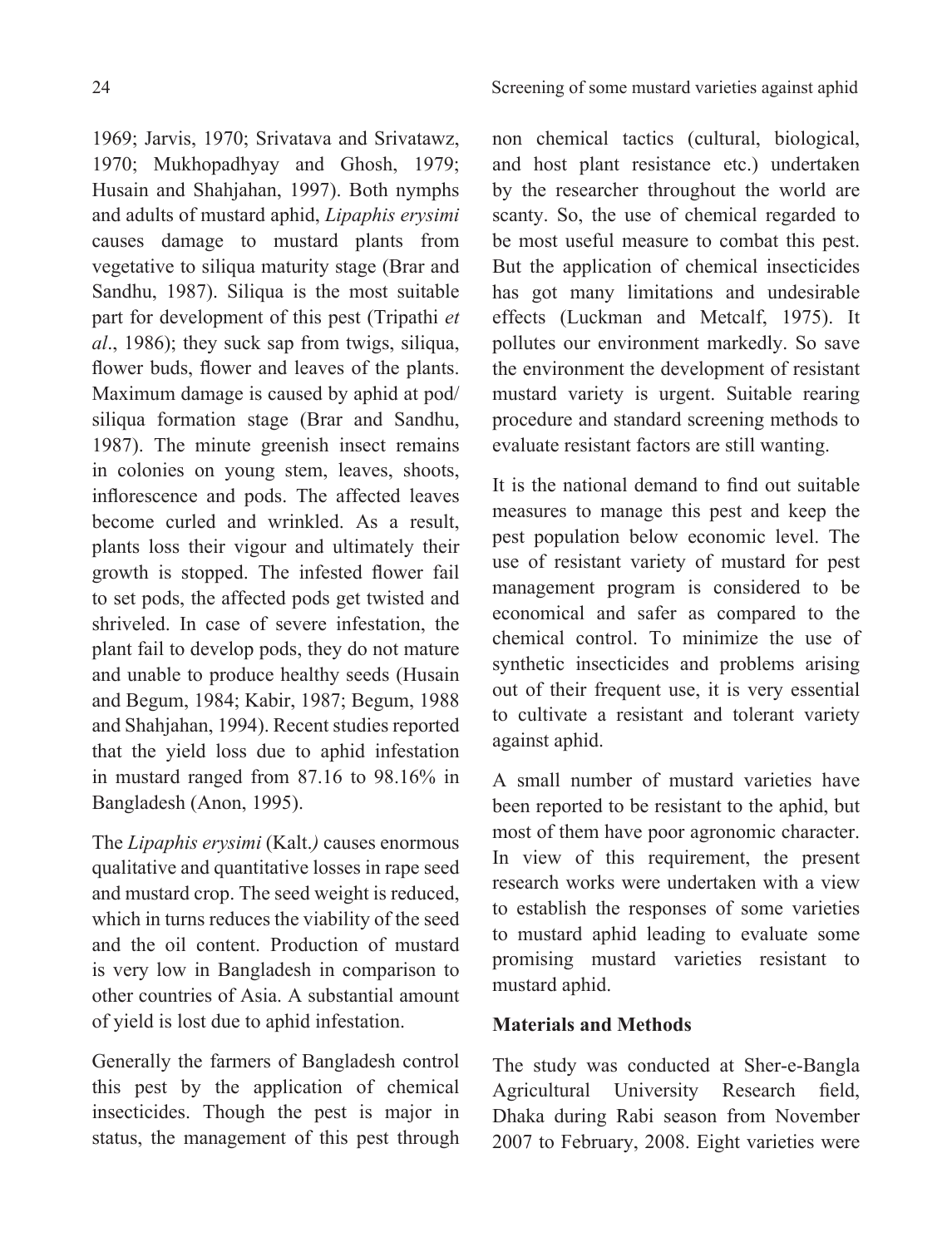evaluated for their resistance against Aphid infestation under natural growing condition. Seeds were collected from different sources of BARI, BINA and SAU experimental farms. Each variety was considered as an individual treatment. The tested varieties were: SAU-1, BINA-6, TORI-7, BARI-9, BARI-6, SOFOL, AGRANI and SS-75. The crop was grown in the field and proper doses of manures and fertilizers were applied as per recommendation of BARC (2007). Intercultural operations such as irrigation, weeding and mulching were done as and when necessary. The crops were harvested at full maturity stage starting from 19th February, 2008.

### **Data collection and calculation**

For data collection, six plants per plot were randomly selected and tagged and finally multiply with total no. of plants per plot. Data collection was started at 41 days after sowing. All the data were collected once a week. The different parameters considered were: The number of aphid infested plants, branch, inflorescence, pod; deformed pod, total yield (g) per plot and yield loss were recorded.

### **Percent of aphid infested plant by number**

Number of aphid infested plant was counted from total plants per plot and percent plant infestation by aphid was calculated by using the following formula:

% aphid infested plant  $=$   $\frac{\text{No. of aphid infected plant}}{\text{No. of aphid infected plant}}$   $\times$  100 Total no. of plant per plot

## **Percent of aphid infested branch by number**

Number of aphid infested branch was counted from total branch and calculated by using the

following formula:  
\n% aphid infested branch = 
$$
\frac{\text{No. of aphid infested branch}}{\text{Total no. of branch per plot}} \times 100
$$

#### **Percent of aphid infested inflorescence**

The total number of aphid infested and uninfested inflorescence at flowering were counted from 6 randomly selected plants of three rows. Thus, the percentage of infested inflorescence by aphid was calculated using following formula:

No. of aphid infested inflorescence<br> $\times 100$  $%$  aphid infested inflorescence =  $-$ Total no. of inflorescence per plot

#### **Percent of aphid infested pod**

The total number of aphid infested and uninfested pod were counted from randomly 6 selected plants of three rows. The percentage of infested pod by aphid was calculated using following formula:

% aphid infested pod  $=$   $\frac{\text{No. of aphid infected pod}}{\text{Non-fermions}} \times 100$ Total no. of pod per plot

### **Percent of aphid infested deformed pod**

The total number of infested and un-infested deformed pods at flowering and pod forming stages were counted from 6 randomly selected plants of three rows and the percentage of infested deformed pod due to aphid was calculated with the following formula:

% deformed pod = 
$$
\frac{\text{No. of aphid infested deformed pools}}{\text{Total no. of pools per plot}} \times 100
$$

#### **Statistical analysis**

The data obtained from different parameters were statistically analyzed using MSTAT program. The means of statistically significant parameters were separated by using Duncan's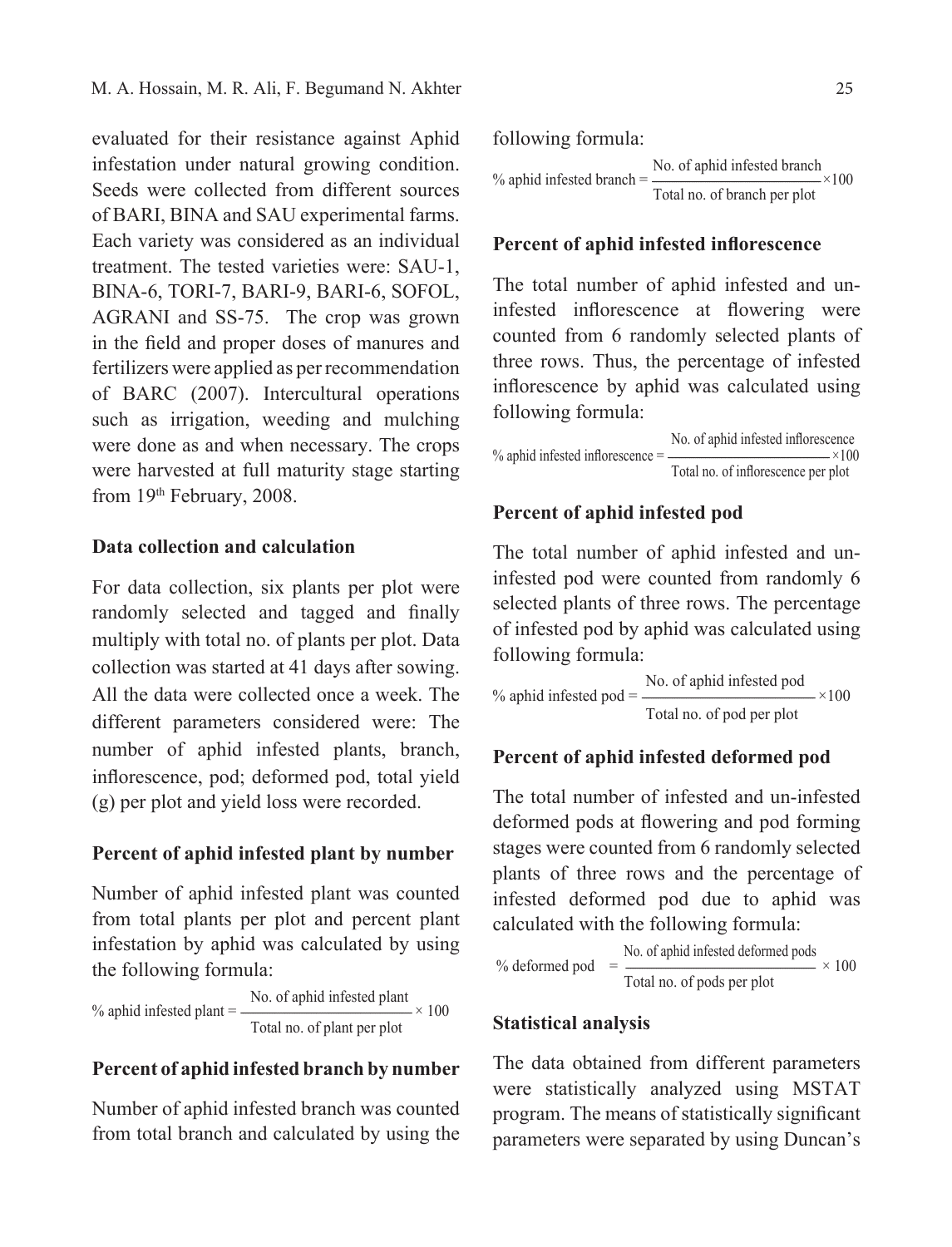Multiple Range Test (DMRT) at 5% and 1% level. The correlation studies were also done to see relationship among different parameters.

### **Results and Discussion**

# **Incidence of aphid infested plants among different mustard varieties**

Statistically significant variations were observed in the incidence of aphid infested plants throughout the growing season in the field among 8 mustard varieties and the recorded results were represented in Fig. 1. At 41 DAS, the incidence of aphid infested plants among 8mustard varieties ranged from 35.33 to 54.33%. The highest incidence of plant infestation was recorded in the variety Tori-7, which was statistically similar to that of SAU Sarisha-1, Sofol, BINA Sarisha-6 and BARI Sarisha-9. On the other hand, the lowest incidence of aphid infested plants was recorded in the variety Agrani, which was also statistically similar to BARI Sarisha-6

#### (36.80%) and SS 75 (38.87%).

More or less similar trends of results in terms of incidence of percent aphid infested plants among 8 mustard varieties were also observed and recorded at 49, 55, 62, 69 and 74 DAS, but percent incidences were increased with the increase of the plant ages (Fig. 1). The order of trend in the mean incidence of aphid infested plants per plot among eight mustard varieties is Tori-7 > SAU Sarisha-1 > BARI Sarisha-9 > BINA Sarisha-6 > SS  $75$  > Sofol > BARI Sarisha-6 > Agrani.

From the above findings, it was revealed that among the eight varieties of mustard, none was found to be highly resistant to aphid. The variety Agrani can be regarded as moderately resistant to mustard aphid. The varieties BARI Sarisha-9, BINA Sarisha-6, SS 75, Sofol and BARI Sarisha-6 can be considered as moderately susceptible; Tori-7 and SAU Sarisha-1 can be graded as susceptible to aphid infestation. The aphid infestation showed a sharp rise and reached the peak at 62 days



 **Fig. 1. Incidence of aphid infested plants among 8 mustard varieties**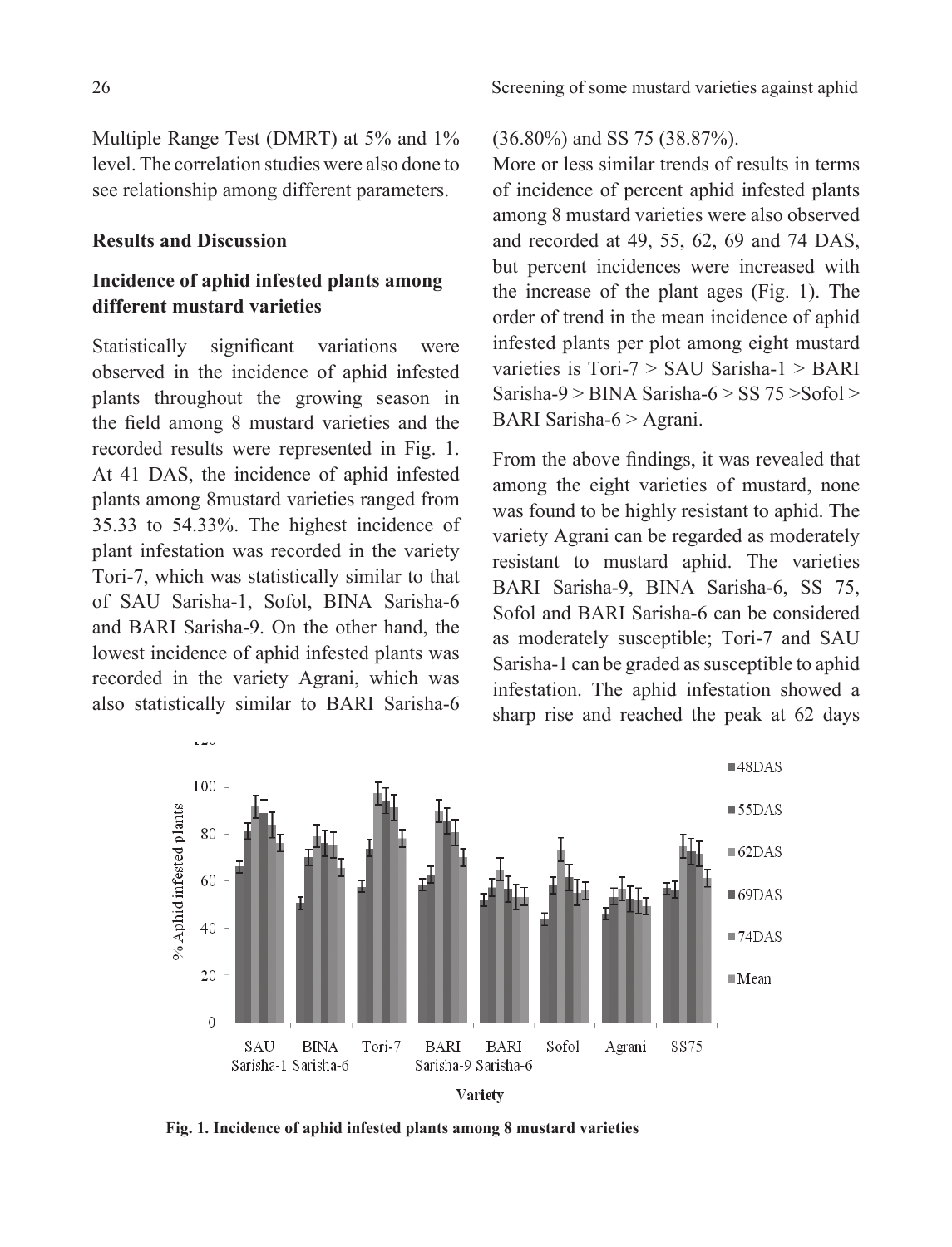after sowing. During this period almost all the varieties of mustard had flowers and started setting pods. According to Rashid *et al.,* 2002 this stage is suitable to evaluate the level of susceptibility of mustard to mustard aphid, because this physiological stage of the mustard plant might be more favorable to aphid attack. The present results were in agreement with those of Husain and Begum (1984); Husain and Shahjahan (1997); Kabir (1987); Begum (1988), who also regarded Tori-7 as highly susceptible to mustard aphids.

# **Incidence of aphid infested branch among different mustard varieties**

Statistically significant variations were observed in the incidence of aphid infested branch in the field of eight mustard varieties and presented in Fig. 2. At 41 DAS, the incidence of aphid infested branch among 8 mustard varieties was ranged from 16.60% to 40.00%. The highest incidence of infected branch was recorded in the variety Tori-7, which was statistically similar to those of SAU Sarisha-1 (34.00%), SS 75 (28.50%) and BARI Sarisha-9 (28.30%). On the other hand, the lowest incidence of aphid infested branch was recorded in the variety Agrani and Sofol, which was statistically similar to BINA Sarisha-6 (18.10%) and BARI Sarisha-6  $(22.20\%)$ .

More or less similar trends was observed in the percent aphid infested branch among 8 mustard varieties recorded at 48 DAS, 55, 62, 69 and 74 DAS. The mean incidence of aphid infested branch among 8 mustard varieties was ranged from 52.38% to 78.48% (Figure 2), where the highest incidence of infected branch was recorded in the variety Tori-7, which was statistically similar to that of SAU Sarisha-1 (73.00%) followed by BARI Sarisha-9 (68.78%). On the other hand, the lowest incidence of aphid infested branch was recorded in the variety Agrani, which





 **Fig. 2. Incidence of aphid infested branch among 8 mustard varieties**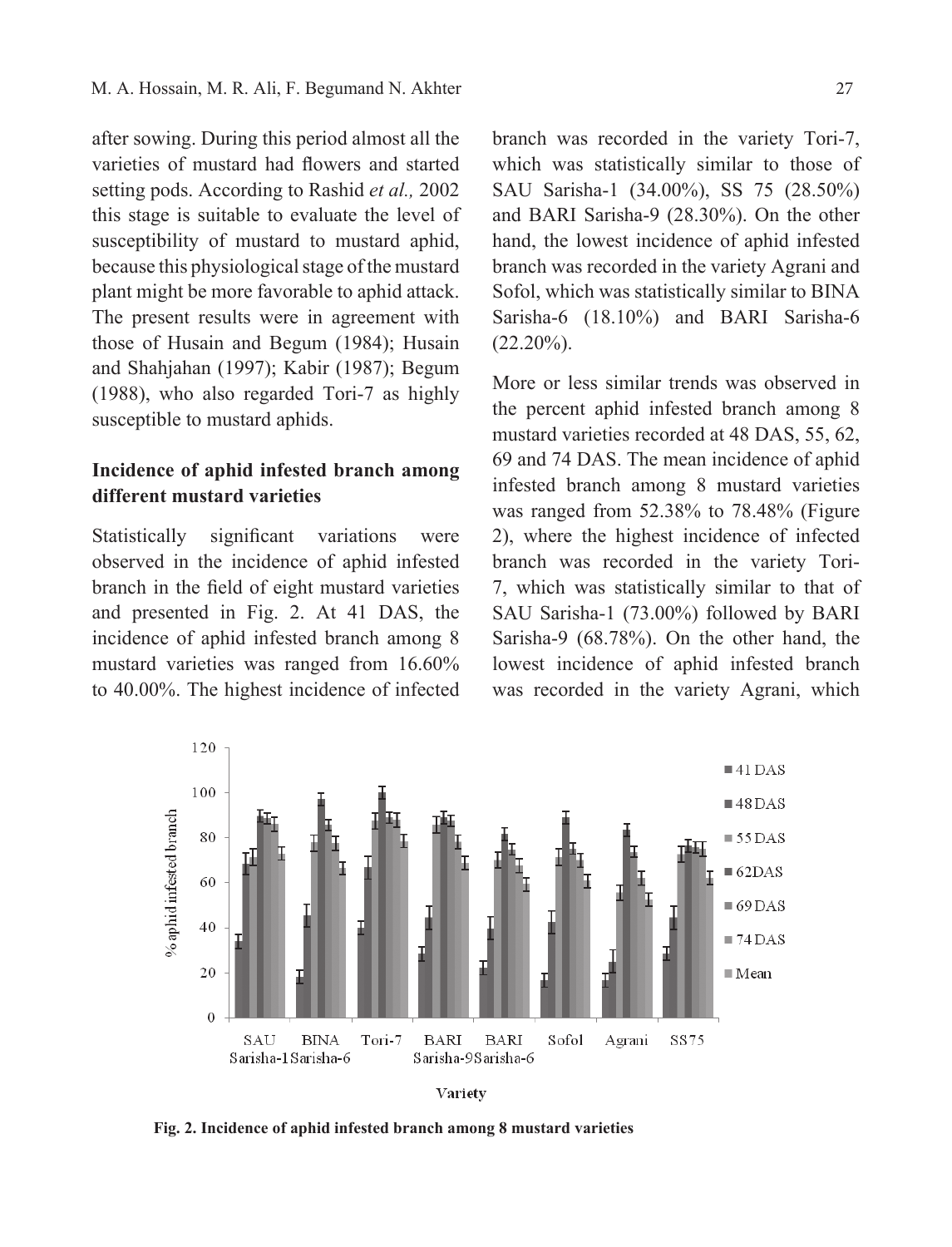was statistically identical to that of BARI Sarisha-6 (59.35%) and Sofol (60.71%). The order of trend in the mean incidence of aphid infested branch among eight mustard varieties was  $Tori-7 > SAU$  Sarisha- $1 > SS$  75  $>$  Sofol > BINA Sarisha-6 > BARI Sarisha-9 > BARI Sarisha-6 > Agrani.

Therefore, the variety Agrani can be identified as least preferred host for mustard aphid. The variety BARI Sarisha-9, BINA Sarisha-6, SS 75, Sofol and BARI Sarisha-6 may be catagorized as moderately preferred; Tori-7 and SAU Sarisha-1 can be considered as most preferred host for aphid. The percent infested branch was sharply increased with the increase of the plant ages and reached the peak at 62 days after sowing and then gradually declined. This result was in agreement with those of Islam (1991).

# **Incidence of aphid infested inflorescence among the tested mustard varieties**

Significant variations were observed in the

incidence of aphid infested inflorescence among eight mustard varieties shown in Figure 3. At 41 DAS, the incidence of aphid infested inflorescence among eight mustard varieties was ranged from 33.33 to 60.33%, where the highest incidence was recorded in the variety Tori-7, which was statistically similar to that of with SAU Sarisha-1 (34.00%) and SS 75 (47.77%). On the other hand, the lowest incidence of aphid infested inflorescence was recorded in the variety Agrani, which was statistically similar to that of BARI Sarisha-6 (34.70%), Sofol (36.93%) and BINA Sarisha-6 (37.50%).

More or less similar trends of results in terms of incidence of percent aphid infested inflorescences among 8t mustard varieties were also observed at 48 DAS and 55 DAS, but percent incidences were increased with the increase of the plant ages. The mean incidence of aphid infested inflorescence among eight mustard varieties was ranged from 44.00 to 73.87%, where the highest



**Variety** 

 **Fig. 3.** % **aphid infested inflorescences among 8 mustard varieties**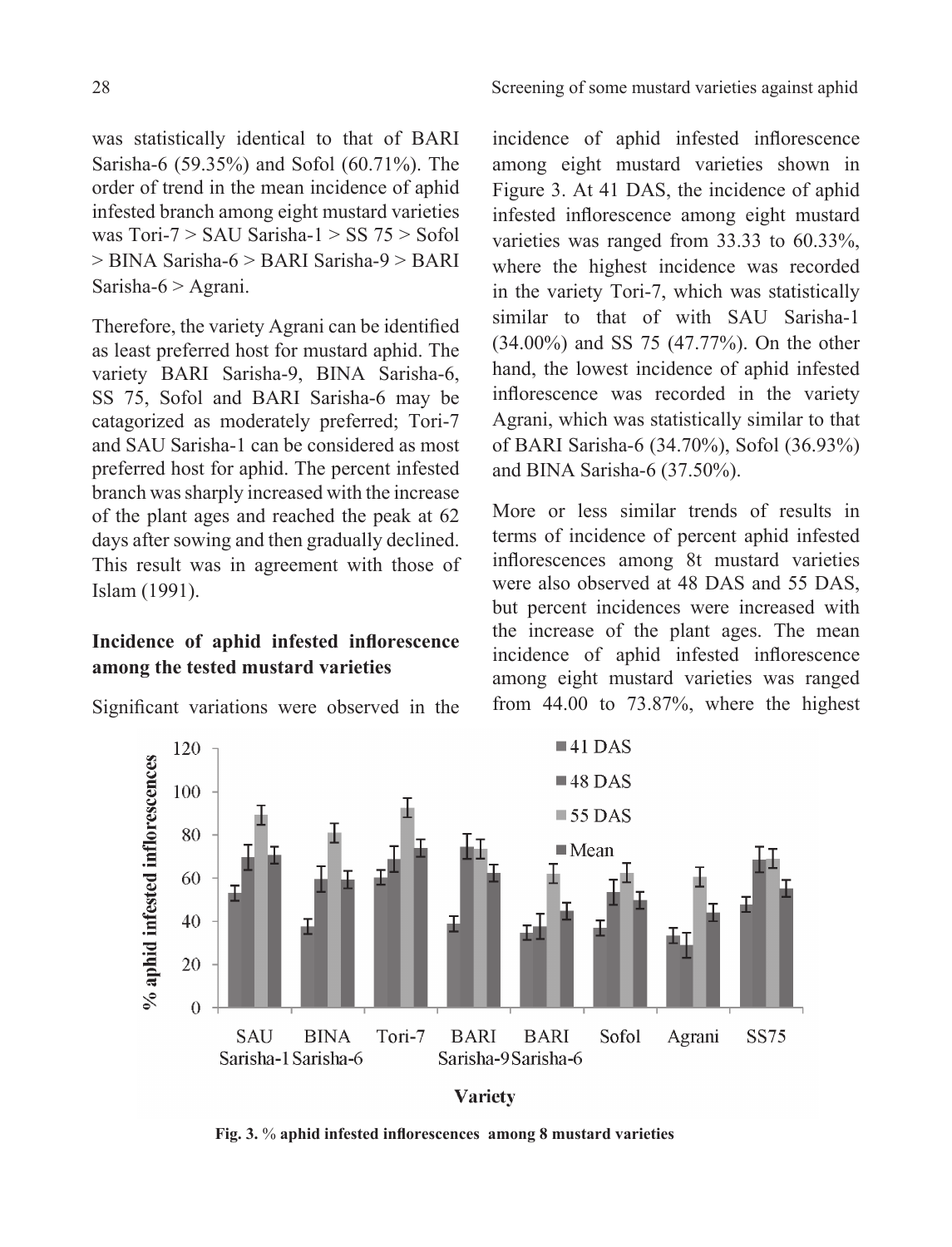incidence was recorded in the variety Tori-7, which was statistically similar to that of SAU Sarisha-1 (70.57%) followed by BARI Sarisha-9 (62.28%) (Fig. 3). On the other hand, the lowest incidence was recorded in the variety Agrani, which was statistically identical to that of BARI Sarisha-6 (44.73%) and Sofol (49.67%). Therefore, the order of trend in the mean incidence of aphid infested inflorescence among eight mustard varieties was Tori-7 > SAU Sarisha-1 > BARI Sarisha-9  $>$  BINA Sarisha-6  $>$  SS 75  $>$  Sofol  $>$  BARI Sarisha-6 > Agrani.

Considering the incidence of aphid infested inflorescence, the variety Agrani can be identified as least preferred host to mustard aphid which might be due to rind hardness of the branch. The variety BARI Sarisha-9, BINA Sarisha-6, SS 75, Sofol and BARI Sarisha-6 can be categorized as moderately preferred; Tori-7 and SAU Sarisha-1 can be classified as most preferred host to aphid. The percent of infested inflorescence was sharply increased with the increase of the plant ages. This result was in harmony with those reported by Islam (1991), who obtained the highest incidence of aphid infested inflorescence in Tori-7.

# **Incidence of aphid infested pod among different mustard varieties**

Significant variations were observed in the incidence of aphid infested pod among eight mustard varieties tested in the present trial and presented in Fig. 4. At 41 DAS, the incidence of aphid infested pod among eight mustard varieties was ranged from 7.83 to 18.70%, where the highest incidence was recorded in the variety Tori-7 and the lowest was recorded in the variety Agrani which might be due to toughness of the siliqua.

More or less similar trends in the percent of aphid infested pod among eight mustard varieties were also observed at 48 DAS and 55 DAS having increasing the incidences with the increase of the plant ages (Fig. 4). The highest range of incidence of aphid infested pod was observed at 62 DAS and the incidence was ranged from 43.74 to 81.35%.

The mean incidence of aphid infested pod among eight mustard varieties was ranged from 32.25 to 57.75%, where the highest incidence was recorded in the variety Tori-7, which was statistically similar to that of SAU Sarisha-1 (54.02%). On the other hand, the lowest incidence was recorded in variety Agrani (32.25%) followed by BARI Sarisha-6 (43.20%). Therefore, the order of trend of the mean incidence of aphid infested pod among eight mustard varieties was Tori-7 > SAU Sarisha-1 > BARI Sarisha-9 > BINA Sarisha-6 > SS 75 > Sofol > BARI Sarisha-6 > Agrani.

Among the eight varieties of mustard, none was found to be resistant to aphid (Figure 4). In respect of incidence of aphid infested pod, the variety Agrani can be identified as least preferred host to mustard aphid, whereas Tori-7 and SAU Sarisha-1 can be categorized as most preferred host to aphid infestation. The present supports the findings of Islam (1991), who obtained the highest incidence of aphid infested pod in Tori-7.

## **Incidence of deformed pod due to aphid infestation among 8 mustard varieties**

Significant variation was observed in the deformed pod due to aphid infestation among 8 mustard varieties (Fig. 5). More or less similar trends of percent deformed pod due to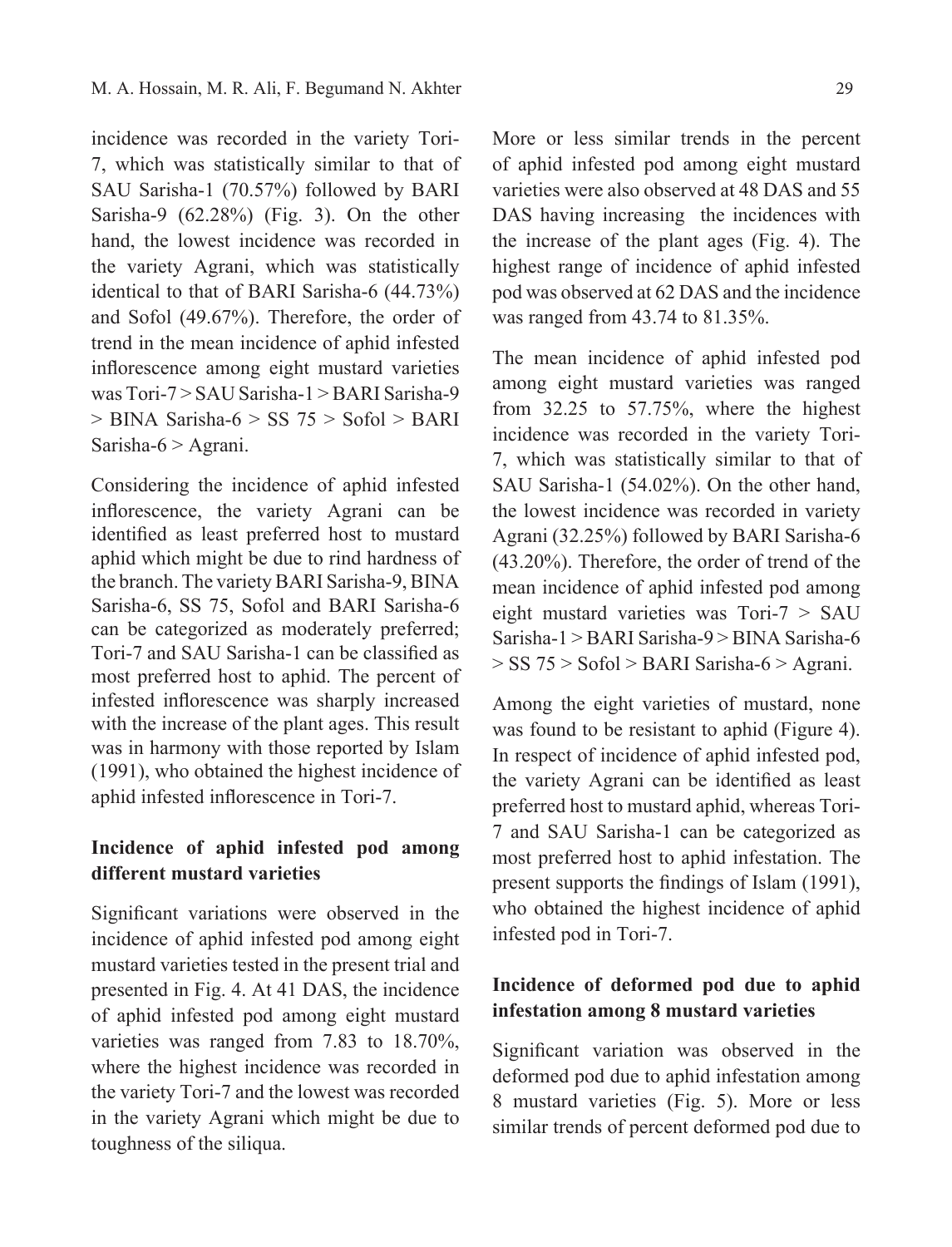







 **Fig. 5. Incidence of deformed pod among 8 mustard varieties**

aphid infestation were observed at 62 DAS, 69 DAS and 76 DAS. Among different ages of the plant, the highest range was from 8.93 to 16.91% recorded at 62 DAS and it was decreased with the increase of the plant age. The mean incidence, deformed pod was ranged from 7.15 to 13.48%, where the highest incidence was recorded in the variety Tori-7, which was statistically different from other varieties. The lowest percentage of deformed pod due to aphid infestation was recorded in variety Agrani.

It revealed that the highly susceptible variety Tori-7 produced higher percentages of deformed pod due to attack by the higher number of aphids. Conversely, Agrani produced lower percentage of deformed pod because of the lower incidence of the aphid population.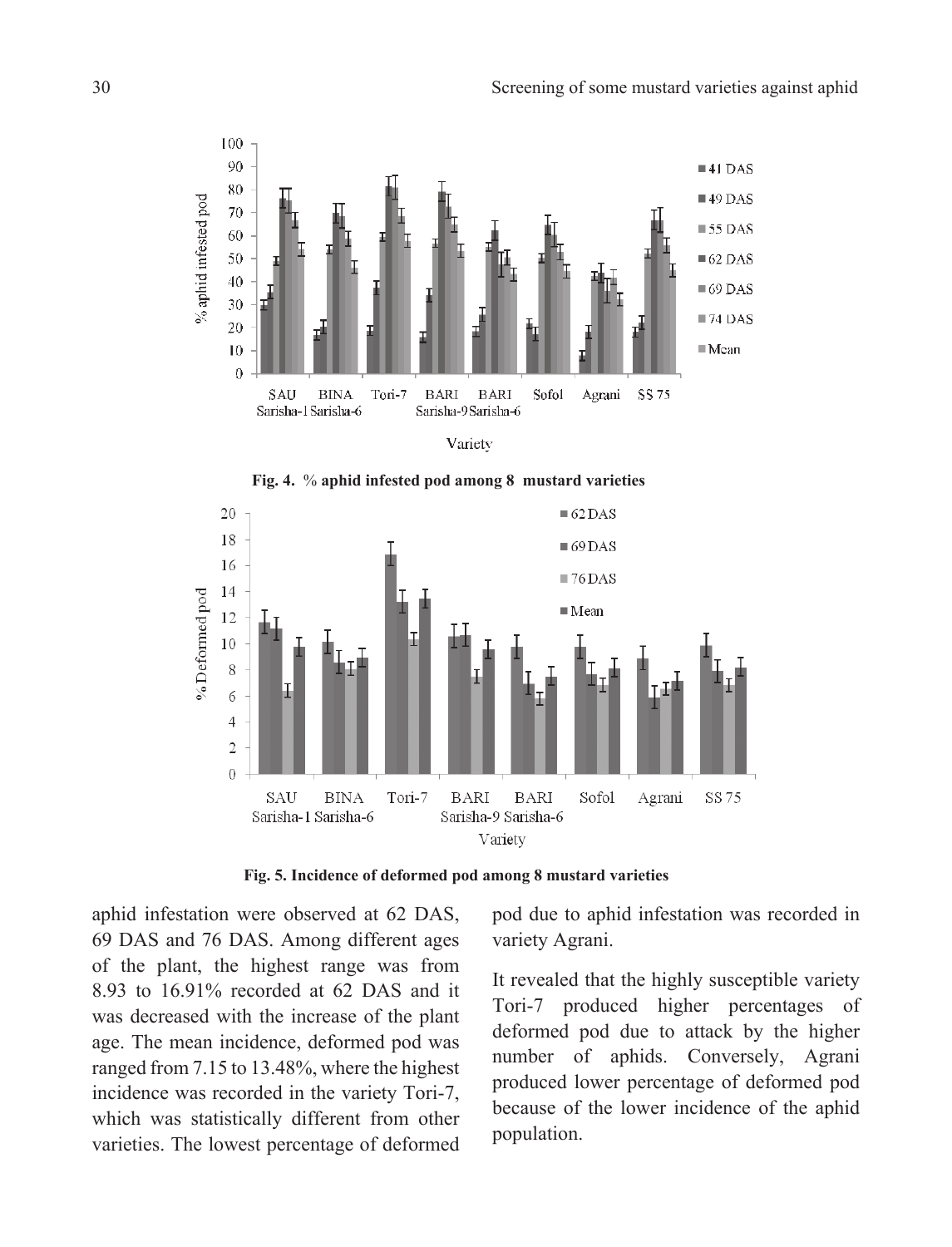# **Effect of aphid infestation on yield and yield loss of among the mustard varieties**

Significant variations were recorded in terms of yield and yield loss among eight mustard varieties (Fig. 6). The highest yield was recorded in the variety Agrani (615.50 kg/ha), which was statistically different from other varieties and the lowest yield was found in the variety Tori-7 (373.40 kg/ha). Therefore, the trend of yield of eight selected mustard varieties was Agrani > BARI Sarisha-6 > Sofol > SS  $75 > BINA$  Sarisha-6 > BARI Sarisha-9 > SAU Sarisha-1 > Tori-7.

Considering the yield loss caused by aphid infestation among eight mustard varieties, the maximum yield loss (71.50%) was calculated in the variety Tori-7, which was statistically identical with that of SAU Sarisha-1 (70.00%), BARI Sarisha-9 (69.70%) and BINA Sarisha-6 (66.20%). Conversely, the minimum yield loss (46.20%) was calculated in Agrani, which was statistically similar with that of BARI Sarisha-6 (51.00%), SS 75 (51.70%) and Sofol (53.70%). Therefore, the trend of the yield loss caused by aphid infestation among eight mustard varieties was reverse and the trend was  $Tori-7 > SAU$  Sarisha-1  $>$ BARI Sarisha-9 > BINA Sarisha-6> SS 75 > Sofol > BARI Sarisha 6 > Agrani.

This finding revealed that the higher aphid infestation was in variety Tori-7 produced lowest yield and caused maximum yield loss. Conversely, the least aphid infested variety Agrani produced highest yield and caused minimum yield loss. This result was in agreement with those of Begum (1995) and Mondal *et al.* (1994), who found that higher aphid population increased yield loss markedly.

## **Conclusion**

Based on findings of the present investigation, it may be concluded that among eight varieties of mustard only Agrani showed the best performance against Aphid infestation of plant, branch, inflorescences, pod and deformed pod under field condition. On the other hand Tori-7 showed the lowest performance in aphid infestation followed by SAU Sarisha-1 may be identified as most susceptible to *L. erysimi.*  The variety, Agrani was the least susceptible and may be recommended for commercial cultivation of mustard in Bangladesh.

## **References**

- Ahmed, M.U., A. Ahmed and M.A. Mannan. 1977. Studies on the comparative effectiveness of organophosphorus insecticides for the control of mustard aphid in Bangladesh. *Bangladesh J. Agric*. *Res.* 11 (II): 16 – 19.
- Alam, M.Z., A. Ahmed and A. Siddique. 1964. Control of winter aphids in East Pakistan. A Review of Research Division of Entomology, 1947-64. Agric. Inform. Serv., 3 R. K. Mission Road, Dhaka – 3, pp. 256-259.
- Anonymous. 1995. Assessment of losses due to aphid infestation at different growth of mustard. Ann. Rept., 1994-95, Bangladesh Agric. Res. Inst.Regional Agric. Res. Stat. Jessore, 120p.
- Ansary, M.S., B. Hussain and N.A. Qazi. 2007. Influence of abiotic environment on the population dynamics of mustard aphid, *Lipaphis erysimi* (Kalt.) on Brassica germplasm. *J. Biol Sci.* 7 (6), 993-996.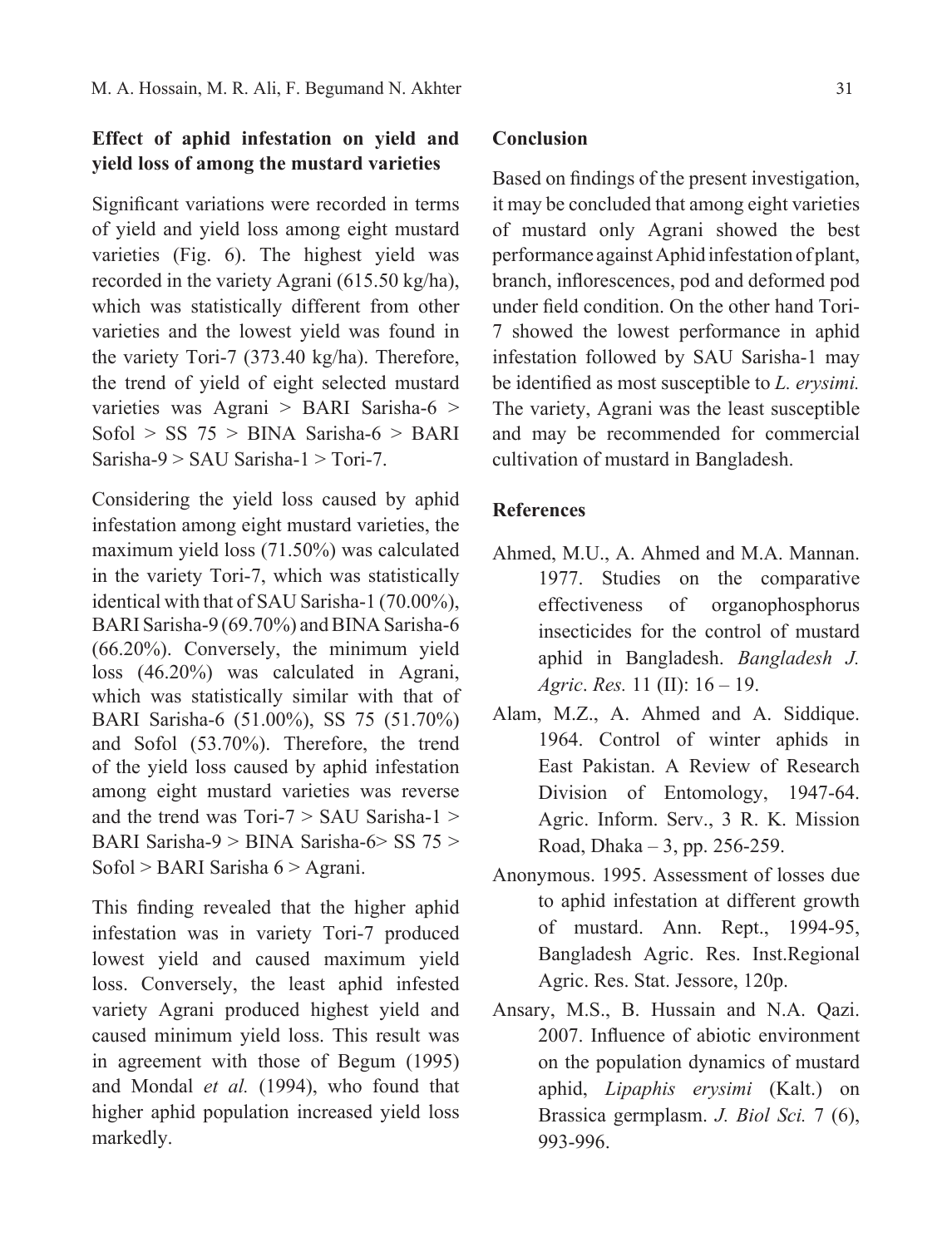32 Screening of some mustard varieties against aphid

- Arora, S.K., M.L. Saini, R.S. Sandhu and. A.S. Mahendera. 1969. Effect of insecticide on yield and quality of Indian mustard (*B. juncea*). *Indian J. Agril. Sci*. 39 (V): 444-447.
- Bakhetia, D.R.C. 1983. Losses in rapeseed and mustard due to *Lipaphis erysimi* (Kalt.) in India. *In***:** A literature study proceeding of with international Rapeseed conference held at Paris from 17-19.
- BARC. 2007. Fertilizer Recommendation Guide Bangladesh Agricultural Research Council BARC, Farm gate, New Airport Road, Dhaka-1215. 196 p.
- BBS. 2008. Statistical Pocket Book of Bangladesh-07. Bureau of Statistics (BBS,), Ministry of Planning, Government of the People's Republic of Bangladesh. 690p.
- Begum, M. 1988. Comparative study on the susceptibility of different genotypes of mustard *B. campestris* to aphid *Lipaphis erysimi* (Kalt.). M.S. (Ag). Thesis, Department of Entomology. Bangladesh Agricultural University, Mymensingh, 64p.
- Begum, S. 1995. Population activities of mustard aphids in relation to different sowing time. Annual Research Report 1994-95. Entomol. Div., BARI, Joydebpur , Gazipur. Pp.33-34
- Brar, K.S. and G.S. Sandhu. 1987. Comparative resistance of different *Brassica* species /varieties to the mustard aphid *Lipaphis erysimi* (Kalt.) under natural and artificial condition. *Indian Agril. Res.* 12 (III):198-200.
- Brar, K.S., H.S. Ratual and K.S. Lobana. 1976. Different of mustard aphid, *L. erysimi* (Kalt.) to different rapeseed and mustard varieties under natural and artificial infestation. *J. Res. Punjab Agril.Univ*. 13 (I):14-18.
- Husain, M. and N. Begum. 1984. Evaluation of *Brassica* germplasms for their reaction to aphids. *Bangladesh J. Agric***.**  9 (IV):31-34.
- Husain, M. and M. Shahjahan. 1997. Field and net house evaluation of some *Brassica* varieties /mutants for reaction to aphid. *Bangladesh J. Entomol***.** 7 (I-II): 27-35.
- Islam, N. 1991. Effect of sowing time on the abundance of mustard aphid, *Lipaphis erysimi* (Kalt.) on the infestation and yield of mustard. Annual Research Report (1990-91) .Entomol. Div., BARI, Joydebpur , Gazipur. pp. 28-29.
- Jarvis, J.L. 1970. Relative injury on some cruciferous oilseeds by the turnip aphid *J. Econ. Entomol*. 63 (v):1498-1502.
- Kabir, M.H. 1987. Evaluation of some mustard germplasms for their reaction to mustard aphid, *Lipaphis erysimi* (Kalt.). M.S. Thesis, Dept. of Entomol, Bangladesh Agricultural University, Mymensingh. 64p.
- Luckman, W.H. and R.L. Metcalf. 1975. The pest management concept. *In*: Metcalf, R. L. and Luckman, W. H. (eds), *Introduction to Insect Pest Management*. John Wiley and Sons, New York. Pp 3-35.
- Mukhopadhyay, D. and M.R. Ghosh. 1979. Effect of phased application of formation and methyldemefen on the incidence of *Lipaphis erysimi* (Kalt.) and the yield of rape seed. *Indian J. Agril. Sci*. 94 **(**II):898-900.